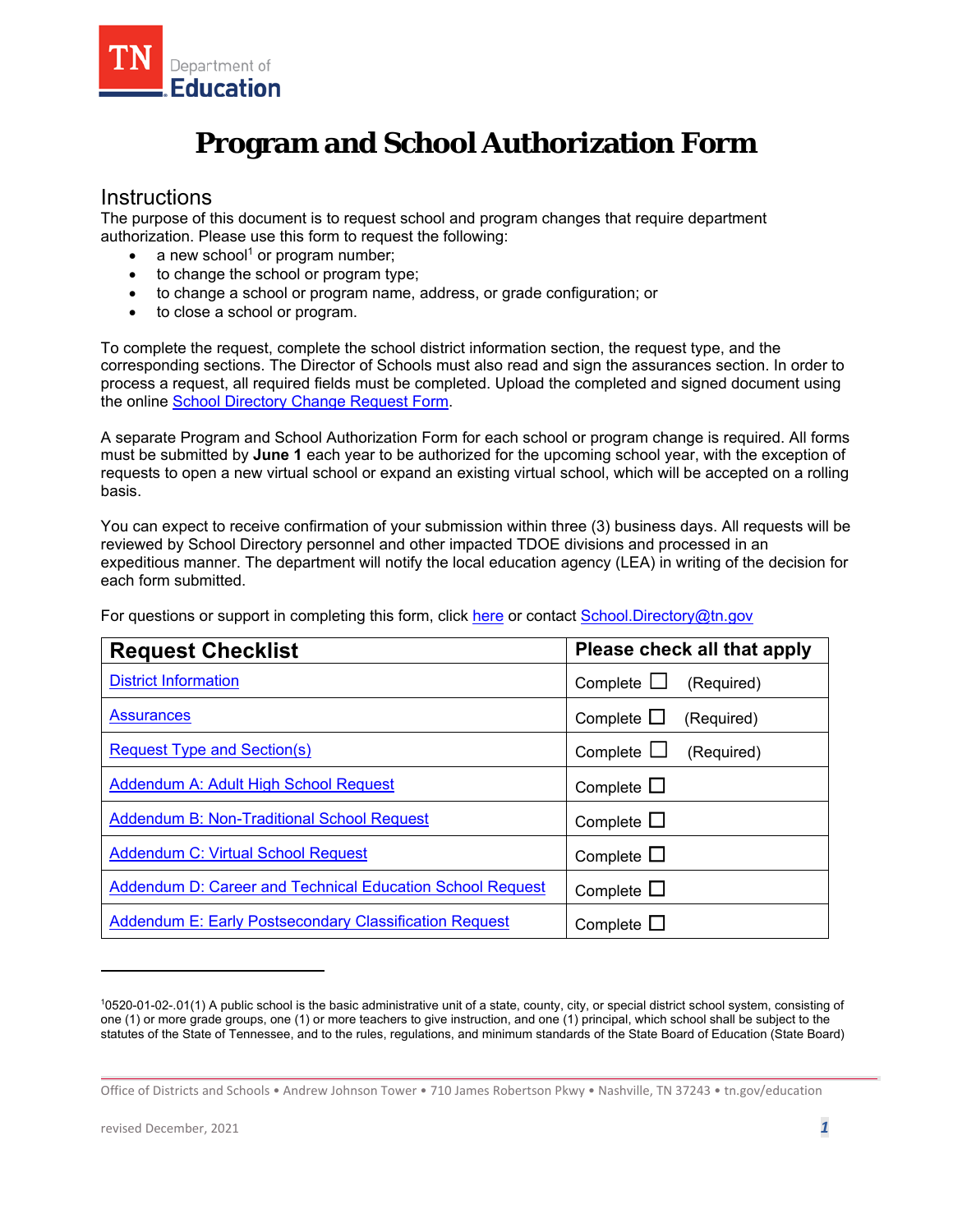<span id="page-1-0"></span>

## District Information

| <b>District Name:</b>                             | Date:                                          |
|---------------------------------------------------|------------------------------------------------|
| <b>Director of Schools Name:</b>                  | <b>School District Number:</b>                 |
| <b>School District Phone Number:</b>              | <b>School District Fax:</b>                    |
| <b>School District Mailing Address:</b>           | <b>City and Zip Code:</b>                      |
| Person Completing Form (if different from above): | <b>Phone Number of Person Completing Form:</b> |
| <b>Email Address of Person Submitting Form:</b>   |                                                |

### Assurances

By signing below, I certify that all the information provided below in the attached sections is accurate and complete, to the best of my knowledge. I understand that if any of the below information changes, I am obligated to update school or program information with the Tennessee Department of Education via the same process presented above. **I also certify that the request in no way circumvents accountability measures under state or federal law, including the federal** *Every Student Succeeds Act (ESSA)***.**  Obtaining a new school number does not guarantee receiving a "New School" accountability status (if applicable). If I have requested an adult, nontraditional, virtual school, career and technical education, or early postsecondary program number, I understand that our district must follow the criteria set forth in the applicable addendum as a condition of receiving and retaining that particular status.

#### **Director of Schools Signature of Assurances:**

**Print Director's Name:** 

Date: <u>\_\_\_\_\_\_\_\_\_\_\_\_\_\_\_\_\_\_\_\_\_\_\_\_\_\_\_\_\_</u>

## Request Type

Please check all that apply, and then complete the corresponding sections and addendums for each request.

☐ New School or Program Number *(Complete [Section A\)](#page-2-0)* 

☐ Change School or Program Type *(Complete [Section B\)](#page-4-0)* 

☐ Change a School or Program Name, Address, Grade Configuration, or Principal Name and/or Email Address (*Complete [Section C](#page-5-0)*)

☐ Close a School or Program *(Complete [Section D\)](#page-7-0)*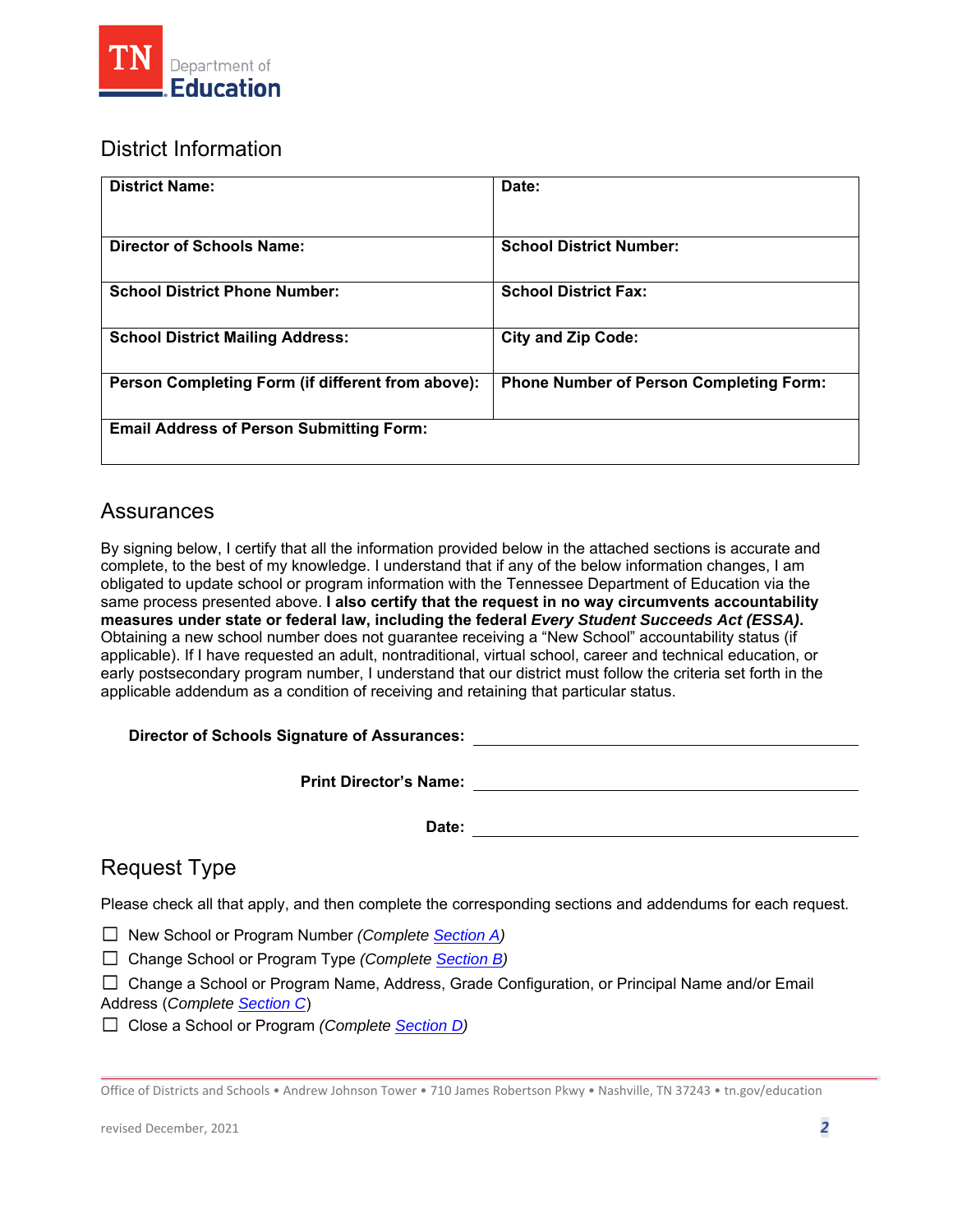<span id="page-2-0"></span>

| Section A - New School or Program Number                                                                                                                                                                                                                                                                                                                                                                                                                                                                                                      |                                                                                                                                                                                                                                                                     |                             |
|-----------------------------------------------------------------------------------------------------------------------------------------------------------------------------------------------------------------------------------------------------------------------------------------------------------------------------------------------------------------------------------------------------------------------------------------------------------------------------------------------------------------------------------------------|---------------------------------------------------------------------------------------------------------------------------------------------------------------------------------------------------------------------------------------------------------------------|-----------------------------|
| Is this request related to a school or<br>program?                                                                                                                                                                                                                                                                                                                                                                                                                                                                                            | $\Box$ School<br>Program                                                                                                                                                                                                                                            |                             |
| <b>School or Program Type:</b>                                                                                                                                                                                                                                                                                                                                                                                                                                                                                                                | $\Box$ Regular Public<br><b>Public Charter</b><br>$\square$ Pre-K<br>Adult High School (Addendum A)<br>Nontraditional (Must complete Addendum B):<br>Virtual School (Addendum C)<br>Career and Technical Education (Addendum D)<br>Early Postsecondary (Addendum E) |                             |
| <b>New School or Program Name:</b>                                                                                                                                                                                                                                                                                                                                                                                                                                                                                                            | Date Opening (First Day of Classes):                                                                                                                                                                                                                                |                             |
| Principal's or Program Director's Name:                                                                                                                                                                                                                                                                                                                                                                                                                                                                                                       | <b>Lowest Grade Level:</b>                                                                                                                                                                                                                                          | <b>Highest Grade Level:</b> |
| <b>School or Program Phone Number:</b>                                                                                                                                                                                                                                                                                                                                                                                                                                                                                                        | <b>School or Program Fax:</b>                                                                                                                                                                                                                                       |                             |
| <b>School Email Address:</b>                                                                                                                                                                                                                                                                                                                                                                                                                                                                                                                  | <b>Web Address:</b>                                                                                                                                                                                                                                                 |                             |
| School or Program Address, City and Zip Code:                                                                                                                                                                                                                                                                                                                                                                                                                                                                                                 |                                                                                                                                                                                                                                                                     |                             |
| Is this school or program replacing an existing one? $\Box$ Yes $\Box$ No<br>If yes, please give the name of the school or program that is being closed; note that a form must also be submitted at the same time<br>with this request for the closing school.<br>If yes, Implementation of a School Improvement Plan?<br>$\Box$ Yes $\Box$ No<br>If yes, Is this school designated with any federal designations (i.e.: Priority, ATSI, TSI, etc.):<br>If yes, please give the name of federal designations assigned to the previous school. |                                                                                                                                                                                                                                                                     |                             |
| If this request is for a pre-K site, please select<br>funding source: □ Federal □ State/Local<br><b>Private</b><br>П                                                                                                                                                                                                                                                                                                                                                                                                                          | <b>School/Program Implementation Phase:</b><br>$\Box$ Pilot $\Box$ Expansion $\Box$ Lottery $\Box$ Other                                                                                                                                                            |                             |
| <b>Nearest Elementary School (for Pre-K</b><br><b>School/Program Requests Only):</b><br><b>Number of Teachers:</b>                                                                                                                                                                                                                                                                                                                                                                                                                            | <b>Full-Time Supervising Principal</b><br>Full-Time Teaching Principal<br>⊔<br>Full-Time Program Director<br><b>Length of Teacher Day:</b>                                                                                                                          |                             |
|                                                                                                                                                                                                                                                                                                                                                                                                                                                                                                                                               | Hours<br><b>Minutes</b>                                                                                                                                                                                                                                             |                             |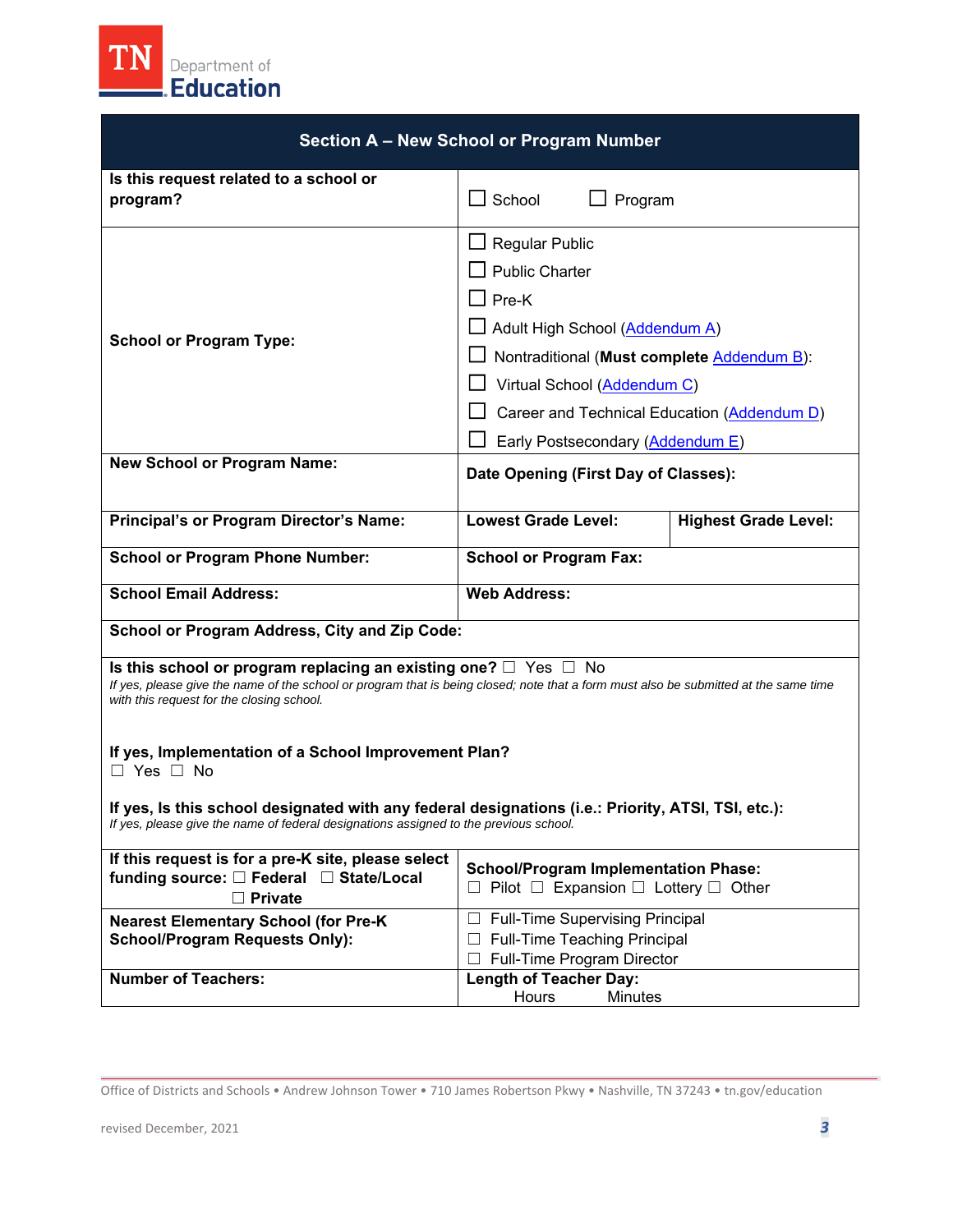

| Section A (continued) – New School or Program Number                                                                         |                                                          |  |
|------------------------------------------------------------------------------------------------------------------------------|----------------------------------------------------------|--|
| <b>Estimated Student Enrollment: Total</b><br>Out-of-District<br>In-District                                                 | <b>Length of Student Day:</b><br>Minutes<br><b>Hours</b> |  |
| Are students assigned on a permanent basis per school year? $\Box$ Yes $\Box$ No                                             |                                                          |  |
| What tests will be administered?                                                                                             |                                                          |  |
| Do students receive official Tennessee High School Diplomas/Mastery Certificates from this<br>facility? $\Box$ Yes $\Box$ No |                                                          |  |
| <b>Congressional District:</b><br><b>Enrollment &amp; Attendance Software Package:</b>                                       |                                                          |  |
| <b>Additional Comments:</b>                                                                                                  |                                                          |  |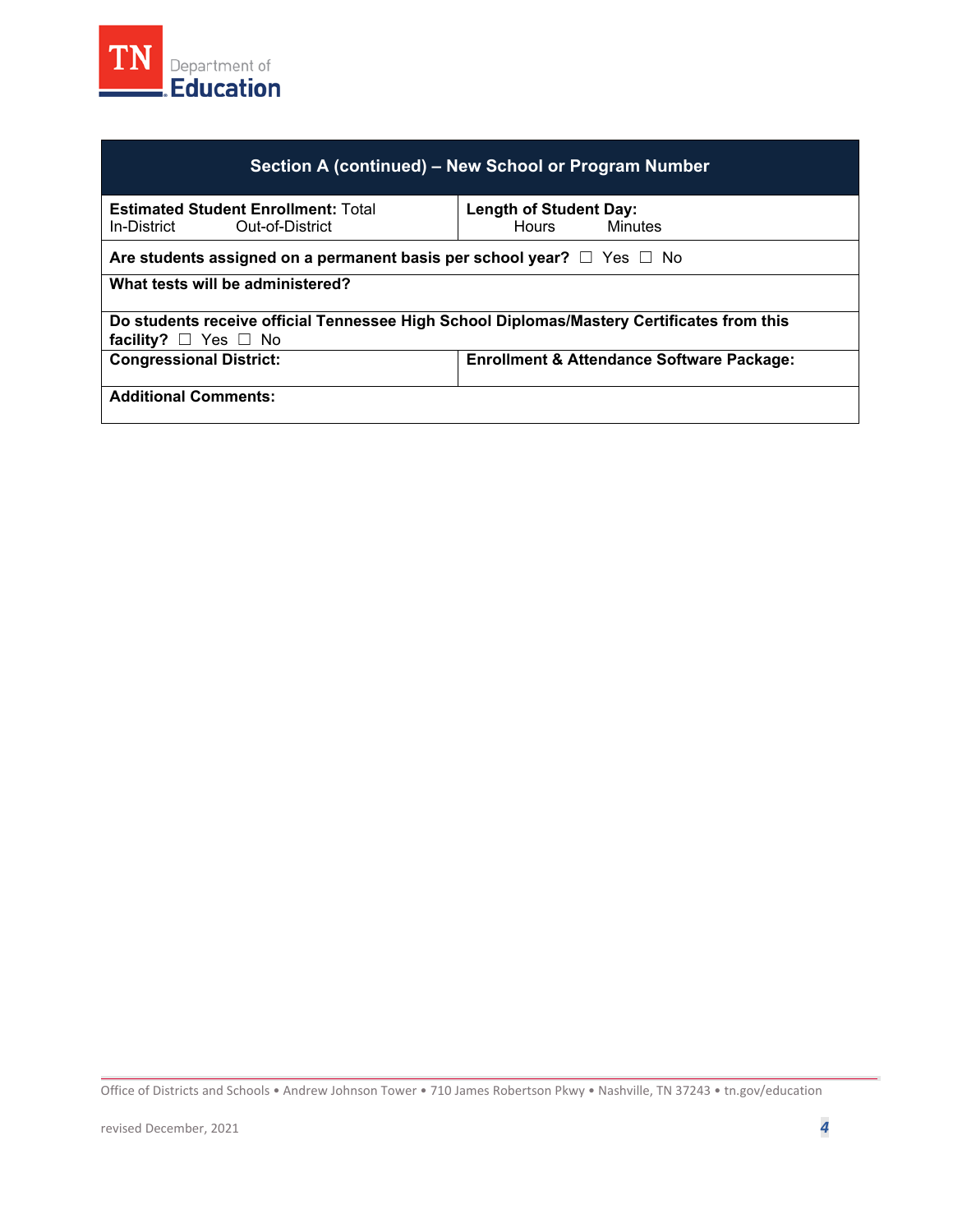<span id="page-4-0"></span>

| Section B – Change School or Program Type                                    |                                                                                                                                                                                                                                                                    |
|------------------------------------------------------------------------------|--------------------------------------------------------------------------------------------------------------------------------------------------------------------------------------------------------------------------------------------------------------------|
| Is this request related to a school or program?                              | $\Box$ School<br>Program                                                                                                                                                                                                                                           |
| <b>School or Program Name:</b>                                               |                                                                                                                                                                                                                                                                    |
| <b>School or Program Number:</b>                                             |                                                                                                                                                                                                                                                                    |
| <b>School or Program Type:</b>                                               | <b>Regular Public</b><br><b>Public Charter</b><br>Pre-K<br>$\mathsf{L}$<br>Adult High School (Addendum A)<br>Nontraditional School (Addendum B):<br>Virtual School (Addendum C)<br>Career and Technical Education (Addendum D)<br>Early Postsecondary (Addendum E) |
| If school or program type change is requested,<br>please note previous type: |                                                                                                                                                                                                                                                                    |
| <b>Effective Date of Change:</b>                                             |                                                                                                                                                                                                                                                                    |
| <b>Additional Comments:</b>                                                  |                                                                                                                                                                                                                                                                    |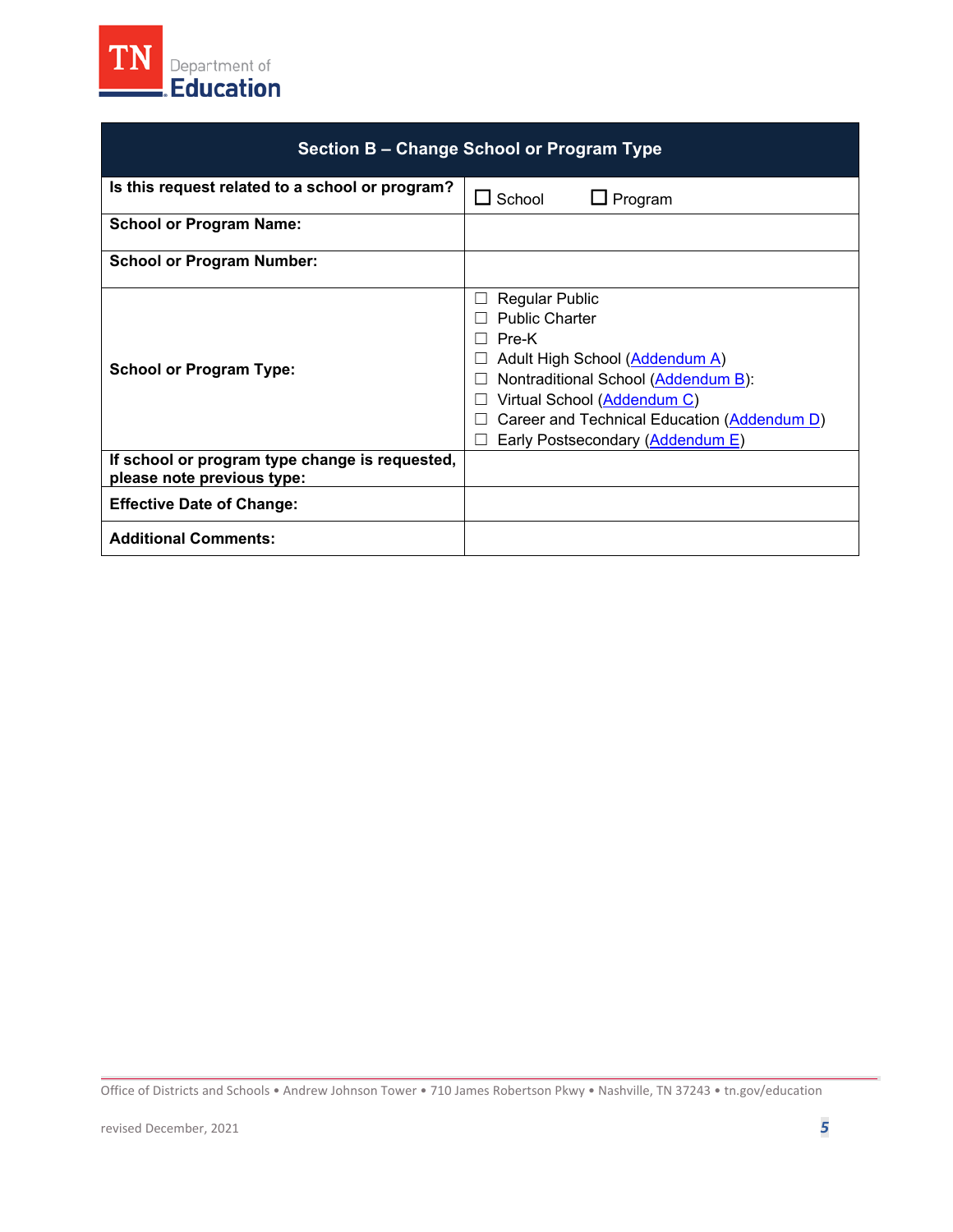<span id="page-5-0"></span>

| Section C - Change a School or Program Name, Address, Grade Configuration, or<br><b>Principal Name and/or Email Address</b> |                                                                                                                                                                                                                                                                                                                                                                       |  |
|-----------------------------------------------------------------------------------------------------------------------------|-----------------------------------------------------------------------------------------------------------------------------------------------------------------------------------------------------------------------------------------------------------------------------------------------------------------------------------------------------------------------|--|
| Is this request related to a school or program?                                                                             | $\Box$ School<br>$\Box$ Program                                                                                                                                                                                                                                                                                                                                       |  |
| <b>School or Program Number:</b>                                                                                            |                                                                                                                                                                                                                                                                                                                                                                       |  |
| <b>School or Program Type:</b>                                                                                              | $\Box$ Regular Public<br>$\Box$ Public Charter<br>$\Box$ Pre-K<br>□ Adult High School<br>$\Box$ Nontraditional:<br>□ Alternative Education Program<br>□ Alternative School<br>$\Box$ ELL Newcomer Center<br>$\Box$ Nontraditional School<br>□ Hybrid Nontraditional School<br>□ Virtual School<br><b>Career and Technical Education</b><br><b>Early Postsecondary</b> |  |
| <b>Additional Comments:</b>                                                                                                 |                                                                                                                                                                                                                                                                                                                                                                       |  |
| <b>Name Change</b>                                                                                                          |                                                                                                                                                                                                                                                                                                                                                                       |  |
| <b>Current School or Program Name:</b>                                                                                      |                                                                                                                                                                                                                                                                                                                                                                       |  |
| <b>New School or Program Name:</b>                                                                                          |                                                                                                                                                                                                                                                                                                                                                                       |  |
| <b>Effective Date of Change(s):</b>                                                                                         |                                                                                                                                                                                                                                                                                                                                                                       |  |
|                                                                                                                             | <b>Address Change</b>                                                                                                                                                                                                                                                                                                                                                 |  |
| <b>Current Address, City, and Zip Code:</b>                                                                                 |                                                                                                                                                                                                                                                                                                                                                                       |  |
| New Address, City, and Zip Code:                                                                                            |                                                                                                                                                                                                                                                                                                                                                                       |  |
| <b>Effective Date of Change(s):</b>                                                                                         |                                                                                                                                                                                                                                                                                                                                                                       |  |
|                                                                                                                             | <b>Grade Configuration Change</b>                                                                                                                                                                                                                                                                                                                                     |  |
| <b>Current Grades Served:</b>                                                                                               | <b>New Grades Served:</b>                                                                                                                                                                                                                                                                                                                                             |  |
| <b>Current Student Enrollment Count:</b>                                                                                    | <b>New Student Enrollment Count:</b>                                                                                                                                                                                                                                                                                                                                  |  |
| <b>Effective Date of Change:</b>                                                                                            |                                                                                                                                                                                                                                                                                                                                                                       |  |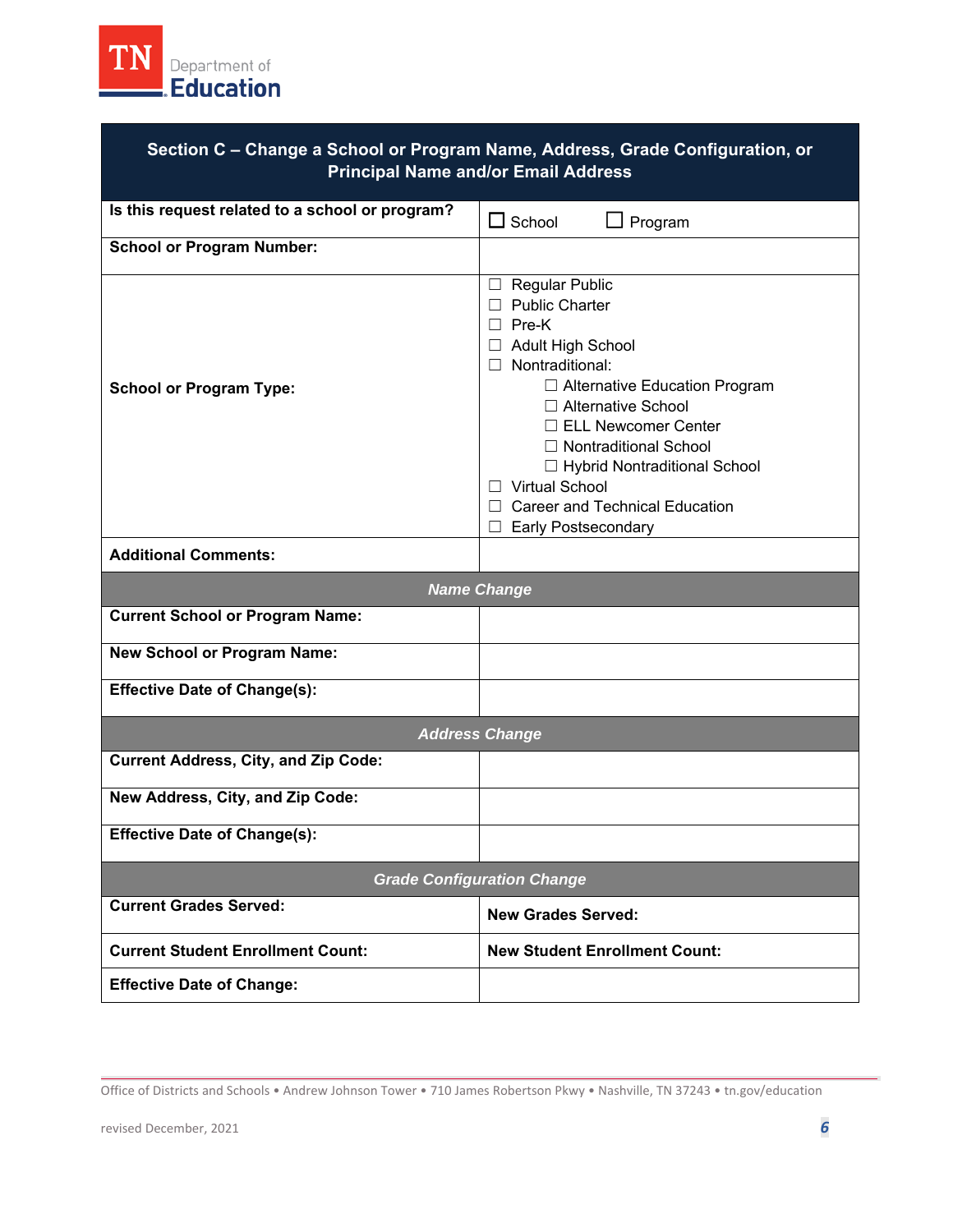

### **Section C (continued) – Change a School or Program Name, Address, Grade Configuration, or Principal Name and/or Email Address**

| <b>Principal Name and/or Email Address Change</b> |  |
|---------------------------------------------------|--|
| <b>Current Principal's Name:</b>                  |  |
| <b>New Principal's Name:</b>                      |  |
| <b>New Principal's Email:</b>                     |  |
| <b>Effective Date of Change(s):</b>               |  |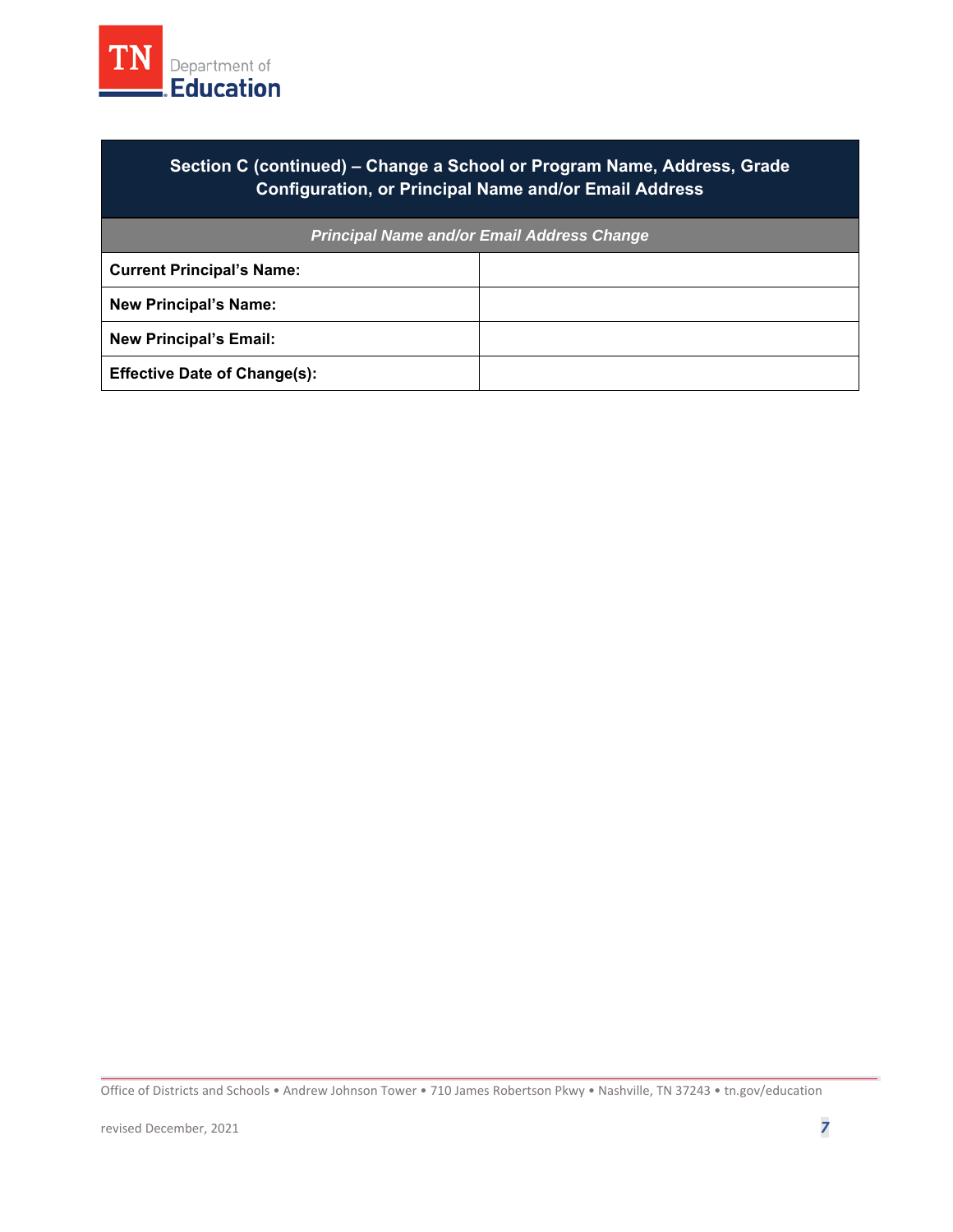<span id="page-7-0"></span>

| Section D - Close a School or Program                                                                                                                                                                                                                                                                                    |                                                                                                                                                                                                                                                                                                                                                                       |  |
|--------------------------------------------------------------------------------------------------------------------------------------------------------------------------------------------------------------------------------------------------------------------------------------------------------------------------|-----------------------------------------------------------------------------------------------------------------------------------------------------------------------------------------------------------------------------------------------------------------------------------------------------------------------------------------------------------------------|--|
| Is this request related to a school or program?                                                                                                                                                                                                                                                                          | $\Box$ School<br>$\Box$ Program                                                                                                                                                                                                                                                                                                                                       |  |
| <b>School or Program Name:</b>                                                                                                                                                                                                                                                                                           |                                                                                                                                                                                                                                                                                                                                                                       |  |
| <b>School or Program Number:</b>                                                                                                                                                                                                                                                                                         |                                                                                                                                                                                                                                                                                                                                                                       |  |
| Date of School or Program Closing:                                                                                                                                                                                                                                                                                       |                                                                                                                                                                                                                                                                                                                                                                       |  |
| Is another school/program opening in this facility? $\Box$ Yes $\Box$ No<br>If yes, please give the name of the school or program that is being opened; note that a form must also be submitted at the same time<br>with this request for the opening school.                                                            |                                                                                                                                                                                                                                                                                                                                                                       |  |
| Is this school or program replacing or merging with an existing one? $\Box$ Yes $\Box$ No<br>If yes, please give the name of the school or program that this school is replacing or merging with; note that a form to open a school<br>must also be submitted at the same time with this request for the closing school. |                                                                                                                                                                                                                                                                                                                                                                       |  |
| If yes, Implementation of a School Improvement Plan?<br>$\Box$ Yes $\Box$ No<br>If yes, Is this closing school designated with any federal designations (i.e.: Priority, ATSI, TSI, etc.):<br>If yes, please give the name of federal designations assigned to the previous school.                                      |                                                                                                                                                                                                                                                                                                                                                                       |  |
|                                                                                                                                                                                                                                                                                                                          |                                                                                                                                                                                                                                                                                                                                                                       |  |
| <b>School or Program Type</b>                                                                                                                                                                                                                                                                                            | $\Box$ Regular Public<br>□ Public Charter<br>$\Box$ Pre-K<br>$\Box$ Adult High School<br>$\Box$ Nontraditional:<br>□ Alternative Education Program<br>□ Alternative School<br>$\Box$ ELL Newcomer Center<br>$\Box$ Nontraditional School<br>□ Hybrid Nontraditional School<br>$\Box$ Virtual School<br>$\Box$ Career and Technical Education<br>□ Early Postsecondary |  |
| <b>Additional Comments:</b>                                                                                                                                                                                                                                                                                              |                                                                                                                                                                                                                                                                                                                                                                       |  |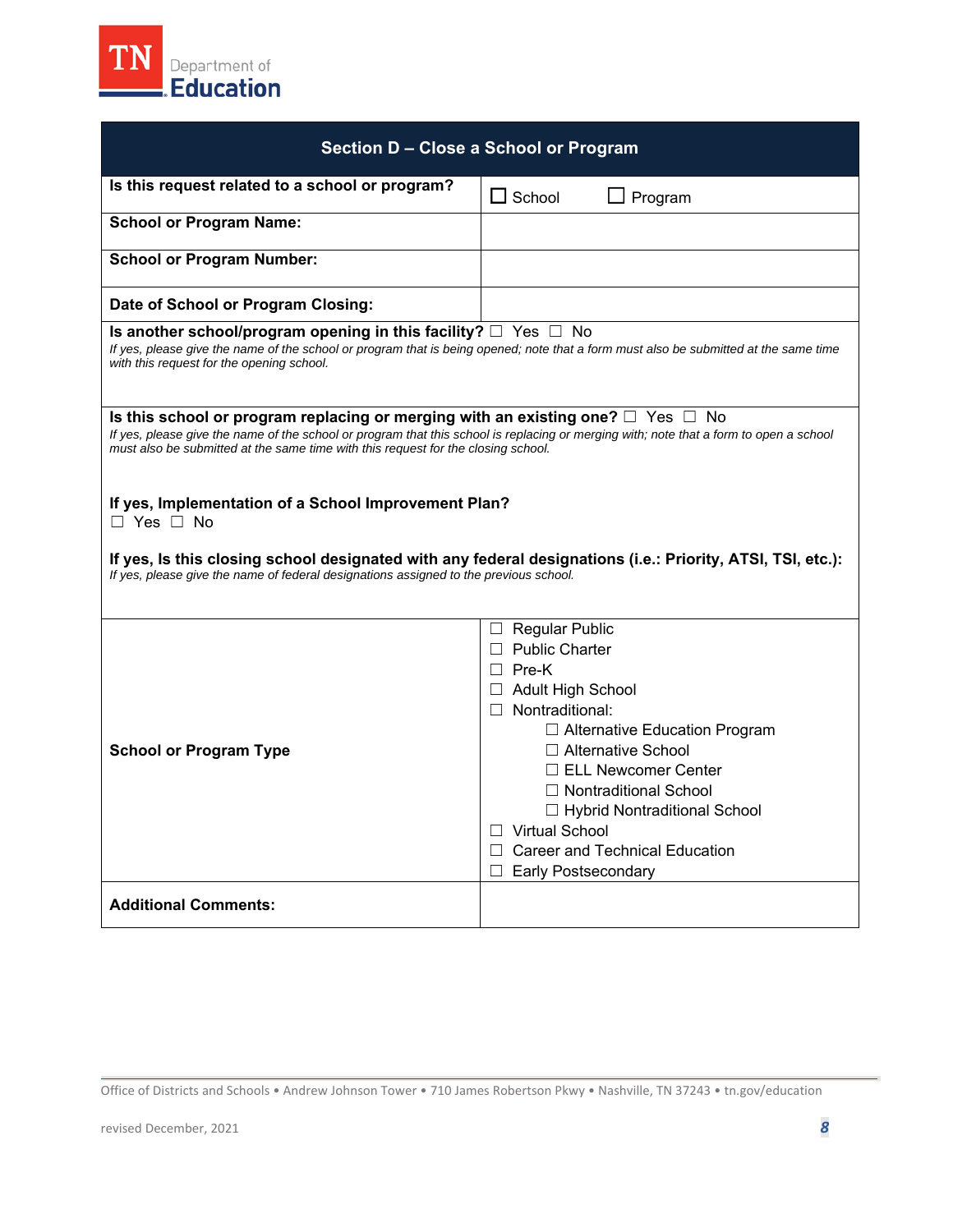<span id="page-8-0"></span>

## Addendum A: Adult High School Classification Request

According to TSBE 0520-01-02-.05 (1)(2)(a-e) the Assurances specified below supplement and are incorporated into the Assurances set forth on page 2 of this form.

#### **Additional Assurances**

By signing the Assurances on page 2, the Director of Schools is also certifying that the following Assurances are accurate and complete:

- 1. The school is a standalone facility as defined by the State Board of Education.
- 2. The school serves adult education students who are at least 17 years of age and withdrawn from the regular public school program? (Deviations from minimum age rule are permitted provided policies and procedures governing adult education attendance are included in a plan authorized by the local board of education.)
- 3. For accountability purposes, the adult education student will be counted as a "dropout" unless the student completes all regular high school diploma graduation requirements within 4 years and a summer and is transferred back to the school of origin.
- 4. At minimum, the adult high school operates on a 4-hour school day.
- 5. Adult learners work towards a regular high school diploma.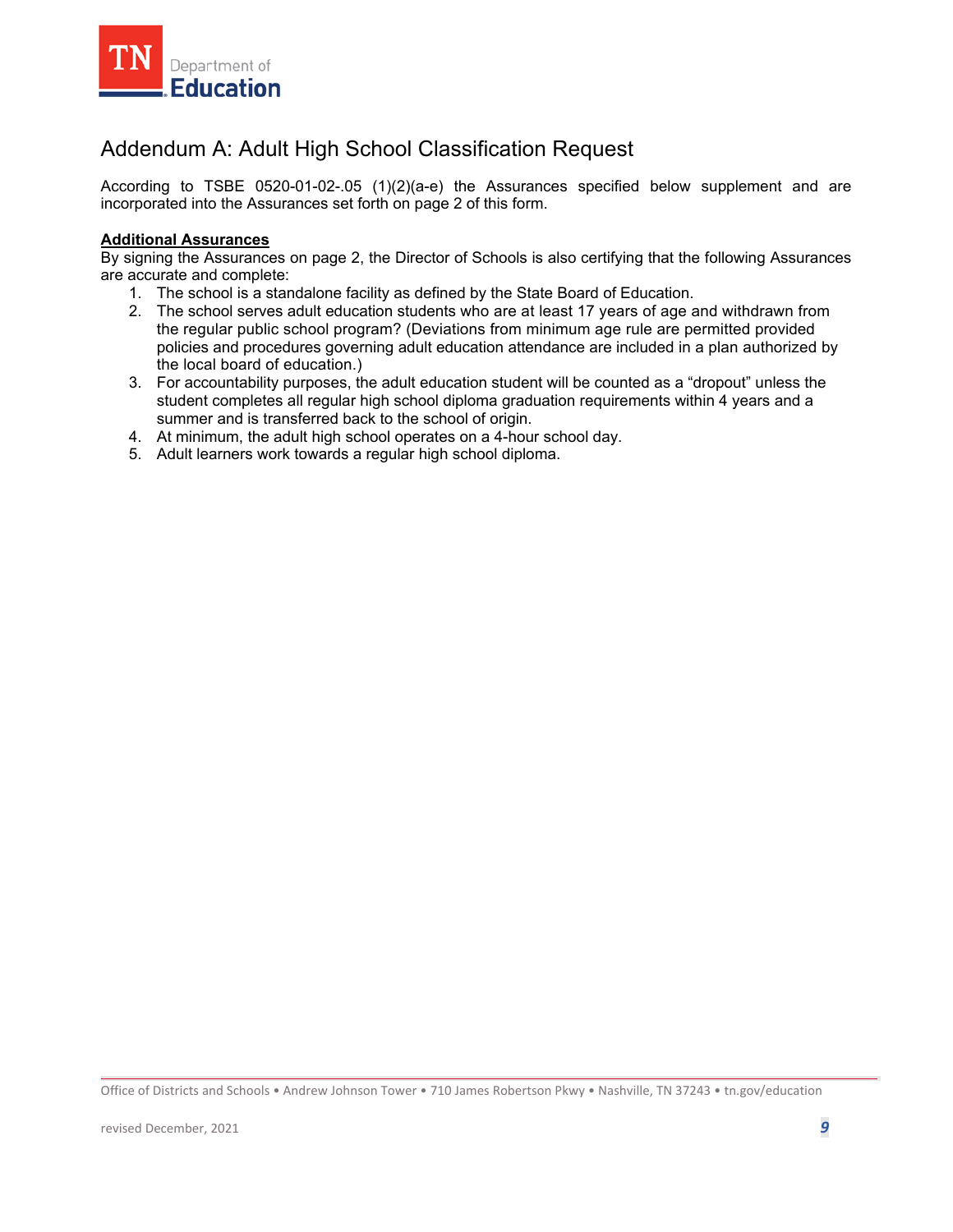<span id="page-9-0"></span>

## Addendum B: Non-Traditional Classification Request

The Assurances specified below supplement and are incorporated into the Assurances set forth on page 2 of this form. Check below the non-traditional program and/or school type that best describes the purpose for this request. The school can **ONLY** be classified under a single category. For questions regarding nontraditional classifications, please contact the identified appropriate contact found below.

### □ Alternative School

*Contact: Danny.Bounds@tn.gov* 

#### **Additional Assurances**

 By signing the Assurances on page 2, the Director of Schools is also certifying that the following Assurances are accurate and complete:

- 1. The school is in a standalone facility as defined by the State Board of Education.
- 2. The school ONLY serves students for punitive reasons (i.e., suspension, expulsion, etc.).
- 3. By requesting and receiving a school number the district agrees to flag all students as ALTERNATIVE in the district's Student Information Systems Package (SIS).
- 4. By requesting and receiving a school number, students' school of origin will be the school of record for accountability purposes and NOT the alternative school.
- 5. The alternative school operates on a  $6\frac{1}{2}$  hour school day.
- 6. You are required to submit a school improvement plan.
- 7. The alternative school is actively pursuing attainment of the recommended guidelines set forth by the State Board of Education relative to alternative education and agrees to complete a self-assessment each school year.

### ☐ **Alternative Education Program**

*Contact: Danny.Bounds@tn.gov* 

#### **Additional Assurances**

 By signing the Assurances on page 2, the Director of Schools is also certifying that the following Assurances are accurate and complete:

- 1. The program ONLY serves students for punitive reasons (i.e., suspension, expulsion, etc.).
- 2. By requesting and receiving a program number the district agrees to flag all students as ALTERNATIVE in the Student Information Systems Package (SIS).
- 3. By requesting and receiving a program number, the students' school of origin will be the school of record for accountability purposes, and NOT the school hosting the alternative education program.
- 4. The alternative education program operates on a  $6\frac{1}{2}$  hour school day.
- 5. The alternative education program is actively pursuing attainment of the recommended guidelines set forth by the State Board of Education relative to alternative education and agrees to complete a selfassessment each school year.

### ☐ **Non-Traditional Schooli**

*Contact: Scott.Indermuehle@tn.gov* 

#### **Additional Assurances**

 By signing the Assurances on page 2, the Director of Schools is also certifying that the following Assurances are accurate and complete:

1. The school in a standalone facility as defined by the State Board of Education.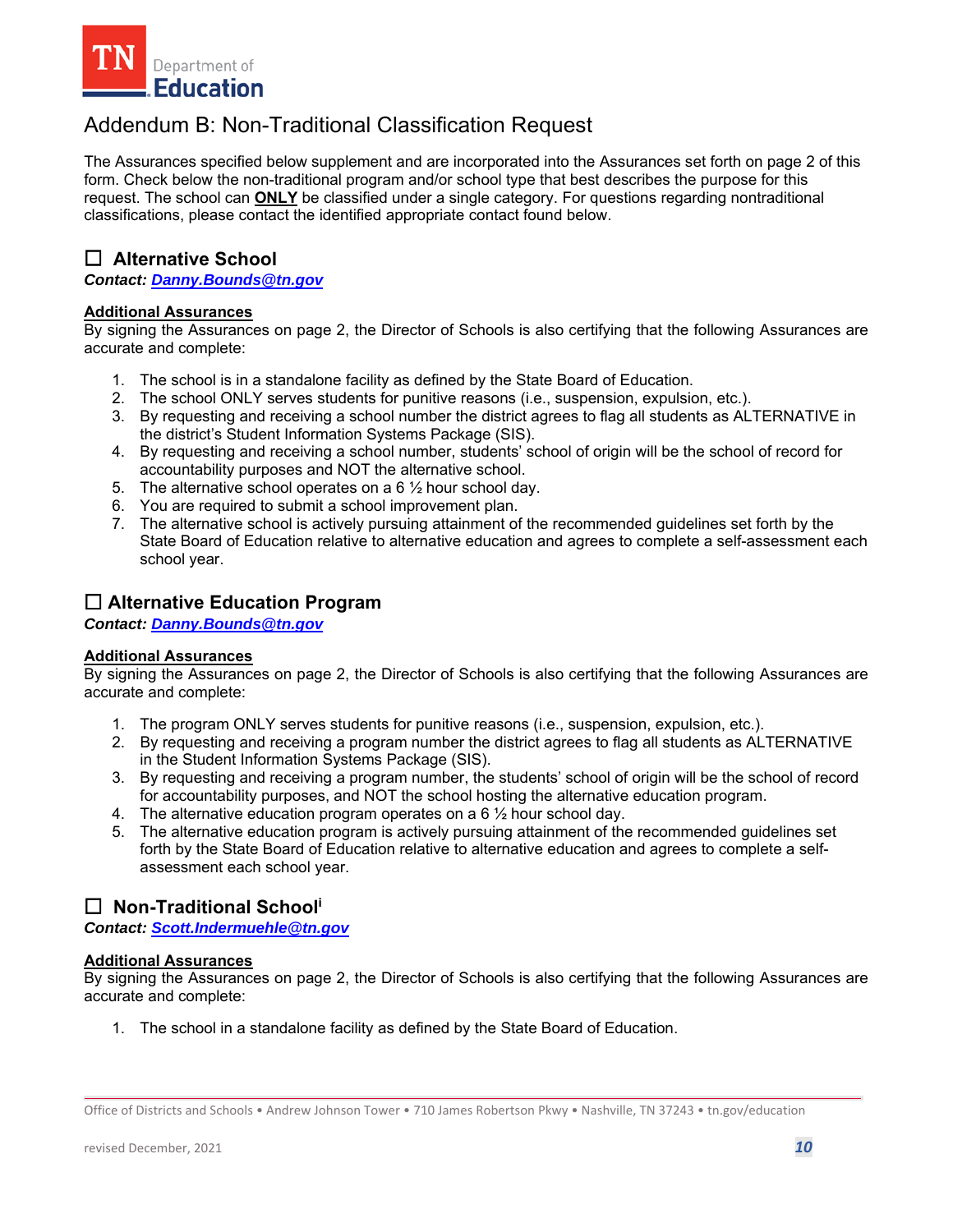

- 2. The school ONLY serve nontraditional learners that are permanently placed at the nontraditional school. Schools that serve punitive placements do not fall into this nontraditional category.
- 3. The nontraditional school operates on a 6 ½ hour school day.<br>4. You required to submit a school improvement plan.
- 
- 5. By requesting and receiving a nontraditional school number, the school will be considered the primary enrollment for all students attending. Furthermore, the school will be accountable for all students enrolled.
- 6. The nontraditional school is actively pursuing attainment of the recommended guidelines set forth by the State Board of Education relative to alternative education and agrees to complete a self-assessment each school year.

### ☐ **Hybrid Non-Traditional Schoolii**

*Contact: Scott.Indermuehle@tn.gov* 

#### **Additional Assurances**

 By signing the Assurances on page 2, the Director of Schools is also certifying that the following Assurances are accurate and complete:

- 1. The school in a standalone facility as defined by the State Board of Education?
- 2. The hybrid non-traditional school operates on a 6  $\frac{1}{2}$  hour school day.
- 3. You required to submit a school improvement plan.
- 4. The hybrid non-traditional school is actively pursuing attainment of the recommended guidelines set forth by the State Board of Education relative to alternative education and agrees to complete a selfassessment each school year.

**Does the hybrid non-traditional school contain at least two of the following elements? If so, check the elements that will be housed within the hybrid school and complete the information found below each element.** 

#### **HYBRID NON-TRADITIONAL SCHOOL ELEMENTS**

#### ☐  **Alternative Education for the Alternative Learner**

- 1. The school serve students for punitive reasons (i.e., suspension, expulsion, etc.).
- 2. By requesting and receiving a school number the district agrees to flag all students that are in attendance for punitive reasons (i.e., suspension, expulsion, etc.) as ALTERNATIVE in the Student Information Systems Package (SIS). For accountability purposes, these students' school of record will be the school of origin and NOT the hybrid nontraditional school.

#### ☐ **Non-Traditional Education for the Non-Traditional Learner**

- 1. The school serves non-traditional learners that are permanently placed at the hybrid nontraditional school.
- 2. By requesting and receiving a school number, the hybrid non-traditional school will be considered the primary enrollment for ALL nontraditional learners attending. Furthermore, the school will be accountable for students falling into this category.

#### ☐ **English as a Second Language for the English Language Learner (Newcomer Program)** *Contact: Debra.Frantz@tn.gov*

- 1. The school serves students with limited English proficient (English Language Learners).
- 2. By requesting and receiving a school number the district agrees to flag all English Language Learners as ELL in the Student Information Systems Package (SIS).

Office of Districts and Schools • Andrew Johnson Tower • 710 James Robertson Pkwy • Nashville, TN 37243 • tn.gov/education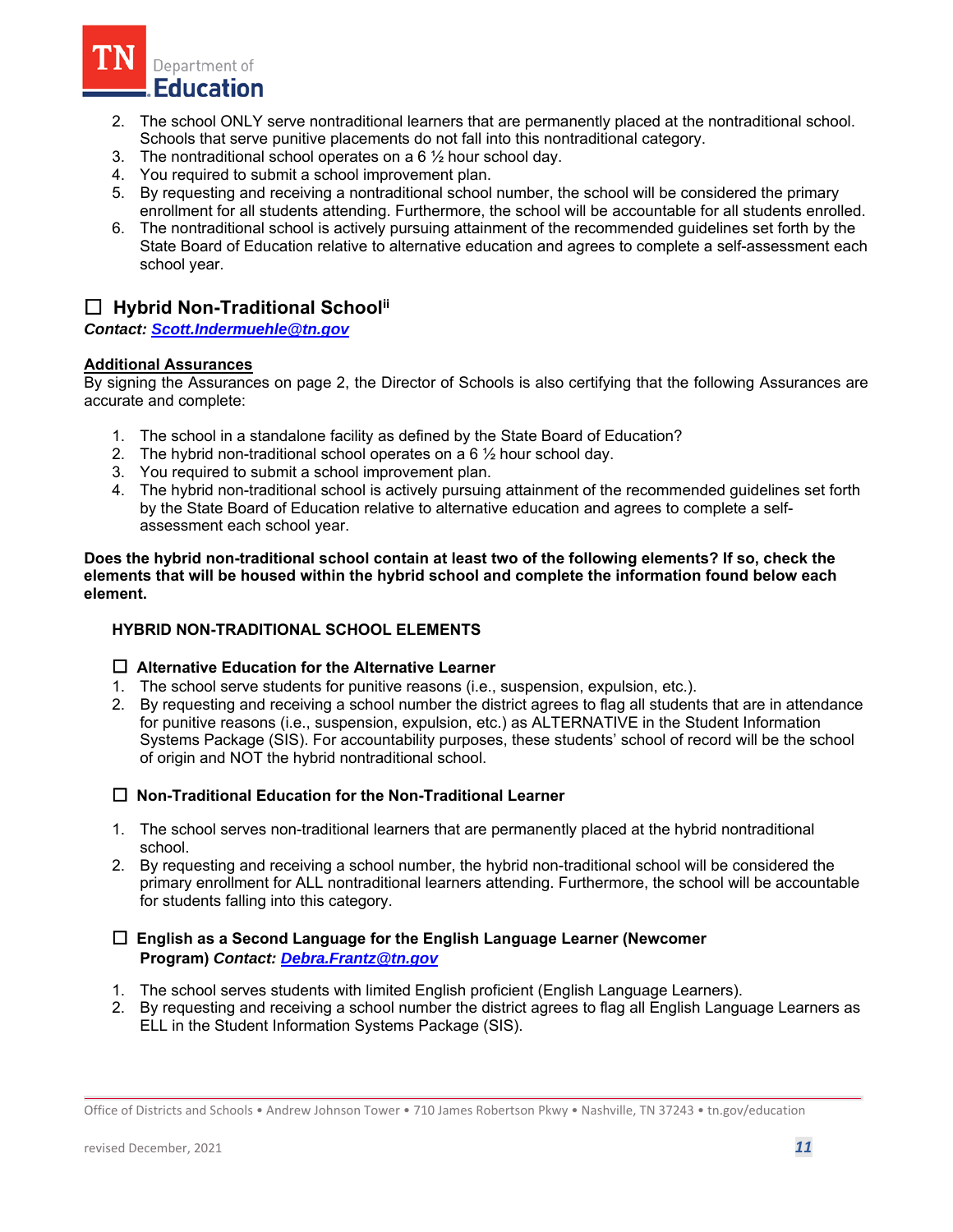

- 3. By requesting and receiving a school number all ELL students' school of origin will be the school of record for accountability purposes and NOT the hybrid school.
- 4. No student will spend more than a single academic year in the school unless becoming a permanent nontraditional learner.

## ☐ **ELL Newcomer Program/Center**

*Contact: Debra.Frantz@tn.gov* 

#### **Additional Assurances**

- 1. The ELL Newcomer Program/Center ONLY serves students with limited English proficiency (English Language Learnersiii).
- 2. By requesting and receiving a program number, the district agrees to flag all students as ELL in the Student Information Systems Package (SIS).
- 3. By requesting and receiving a program number, students' school of origin will be the school of record for accountability purposes and not the ELL Newcomer Program/Center.
- 4. The ELL Newcomer Program/Center operates on a 6 ½ hour school day.
- 5. No one student will spend more than a single academic year in the program.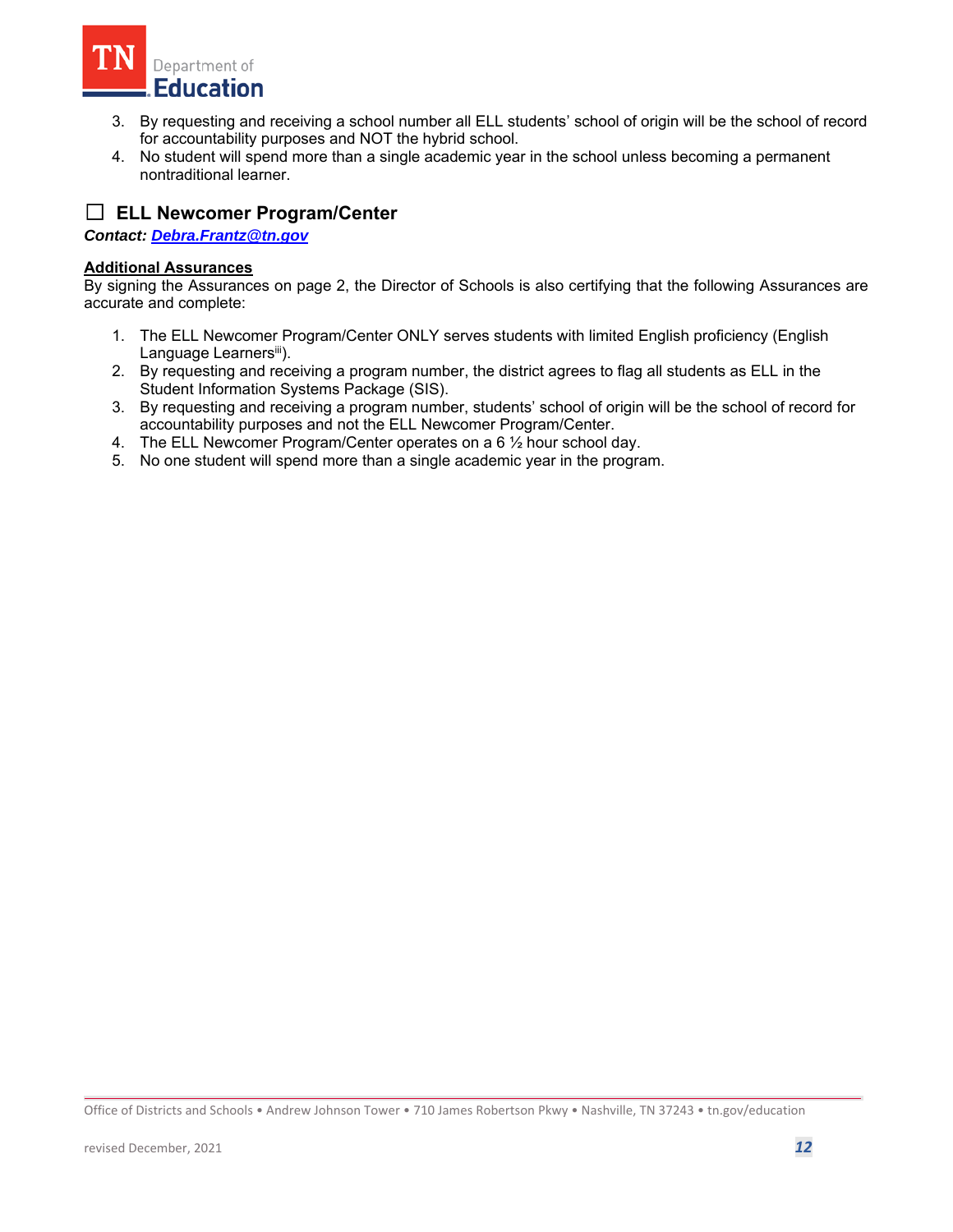<span id="page-12-0"></span>

## Addendum C: Virtual School Authorization Request

 Assurances specified below supplement and are incorporated into the Assurances set forth on page 2 of this form. Questions related to the virtual school authorization may be directed to *Virtual.Schools@tn.gov*. All documentation identified below must be uploaded together with your request. In addition, the

#### **Documentation**

Please provide documentation of the following:

- 1. Excerpt from the minutes of the meeting of the local board of education approving the opening of a virtual school.
- 2. Plan for ensuring that each student enrolled in the virtual school has access to instructional materials and technology, including devices and connectivity, for managing student access, and for providing troubleshooting and repairs.
- 3. Proposed sequential curriculum that will be implemented at the virtual school, including the complete list of courses to be offered. The virtual school must use textbooks and instructional materials that are on the State-approved lists linked here: [State-Approved Textbooks and](https://www.tn.gov/education/textbook-services/textbook-reviews.html)  [Instructional Materials.](https://www.tn.gov/education/textbook-services/textbook-reviews.html)
- 4. Plan for providing the same length of time for learning opportunities per academic year that is required for public school students, including proposed daily schedules by grade band.
- 5. Plan for monitoring and documenting attendance and enforcing compulsory attendance laws, including truancy intervention, at the virtual school, in accordance with [State Board of Education](https://publications.tnsosfiles.com/rules/0520/0520-01/0520-01-03.20210709.pdf)  [Rule](https://publications.tnsosfiles.com/rules/0520/0520-01/0520-01-03.20210709.pdf) 0520-01-03-.05.
- 6. Plan for enrolling students in the virtual school and ensuring compliance with class size maximums.
- 7. Plan for identifying eligible students and administering special education and ELL services to eligible students enrolled in the virtual school and for complying with all federal and state laws, rules and regulations related thereto.
- 8. Plan for ensuring that teachers in the virtual school are properly licensed, endorsed in their content areas, assigned to students, trained in the delivery of virtual instruction, and annually evaluated.
- 9. Plan for administering the Tennessee Comprehensive Assessment Program (TCAP) tests or successor tests to students enrolled in the virtual school.

#### **Additional Assurances**

- **1.** The virtual school has been approved by the local board of education on or before the date of submission of this request.
- **2.** The LEA will ensure that the virtual school uses technology to deliver a significant portion of instruction to its students via the Internet in a virtual or remote setting.
- **3.** The LEA will ensure that the virtual school provides instructional materials and ensures access to necessary technology, such as a computer, printer, and Internet connection, to each family with a student enrolled in the virtual school.
- or exceeds the curriculum standards adopted by the Tennessee State Board of Education in Rule **4.** The LEA will ensure that the virtual school provides access to a sequential curriculum that meets 0520-01-03.03. The LEA has reviewed the virtual school curriculum and determined that the

Office of Districts and Schools • Andrew Johnson Tower • 710 James Robertson Pkwy • Nashville, TN 37243 • tn.gov/education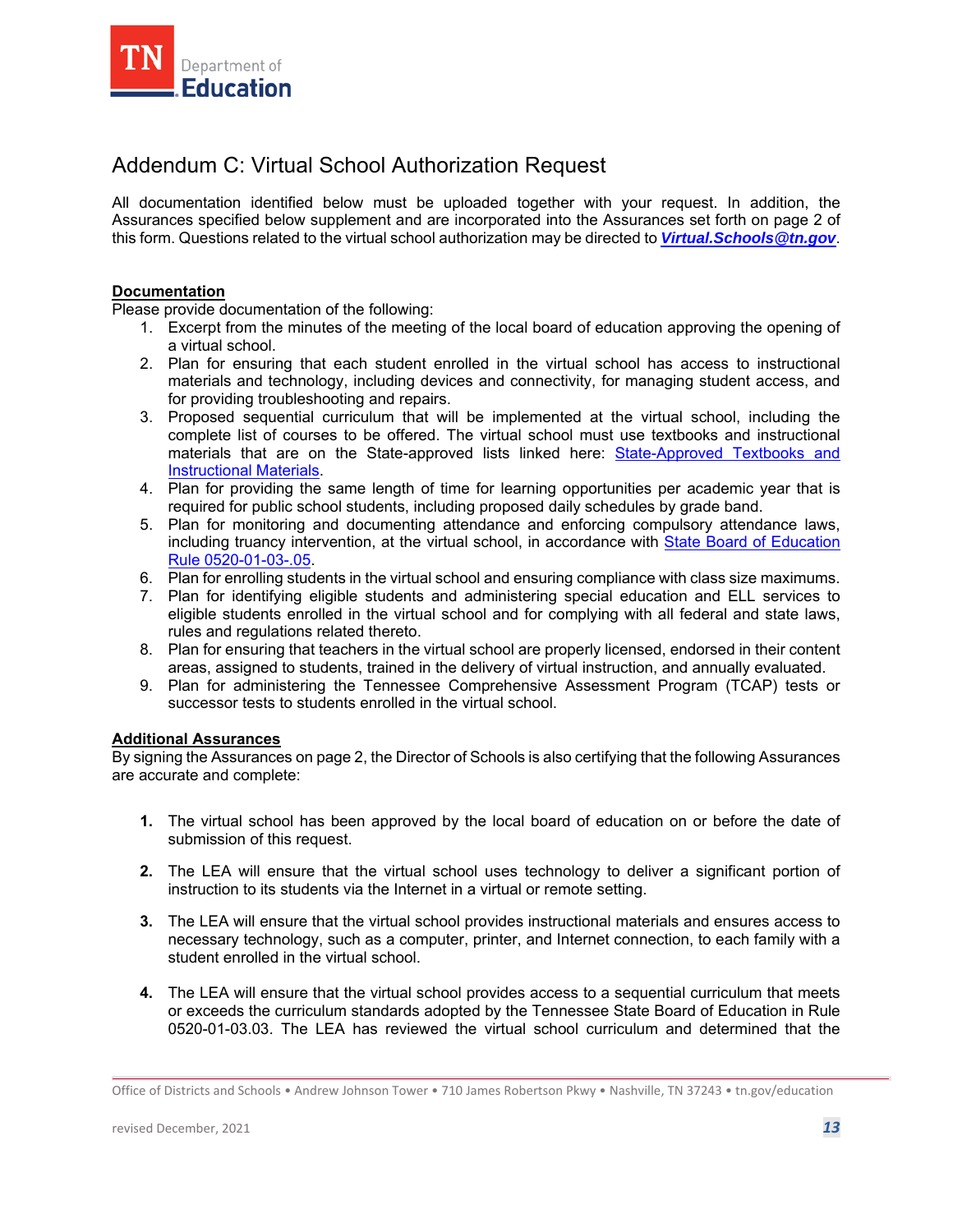

 curriculum meets or exceeds those standards and is implemented using State-approved textbooks and instructional materials.

- opportunities per academic year that is required under Tenn. Code Ann. § 49-6-3004 for public **5.** The LEA will ensure that the virtual school provides the same length of time for learning school students (minimum of 180 days of instruction and 6.5 hours per day).
- **6.** The LEA will ensure that the virtual school complies with all compulsory attendance requirements and monitors and reports daily attendance for students enrolled in the virtual school, as required by Tenn. Code Ann. § 49-6-3007.
- **7.** The LEA will implement its progressive truancy intervention plan for students enrolled at the virtual school and will report truancy to the applicable juvenile court.
- **8.** The LEA will ensure that the virtual school timely notifies all LEAs of the enrollment of their students in the virtual school and any changes to the enrollment of their students.
- **9.** The LEA will ensure that the virtual school meets class size standards as established by Tenn. Code Ann. § 49-1-104 and State Board Policy 3.206 and records and monitors class sizes.
- **10.** The LEA will ensure that students with special needs, including students with disabilities and students with limited English proficiency, are not excluded from enrolling and participating in the virtual school.
- **11.** The LEA will ensure that the virtual school implements the Individualized Education Program (IEP) for each student with an IEP and the Individual Learning Plan (ILP) for each student with an ILP who enrolls in the virtual school.
- **12.** The LEA will ensure that the virtual school assigns a teacher to each course offered by the virtual school and to each student enrolled in such course.
- **13.** The LEA will ensure that all teachers serving as the teacher of record for a class or providing services to the students enrolled in the virtual school are properly endorsed in their course content area and licensed to teach in Tennessee.
- record within the virtual school pursuant to Tenn. Code Ann. § 49-1-302 and State Board Rule **14.** The LEA will ensure that the virtual school annually evaluates all teachers serving as teachers of 0520-02-01.
- **15.** The LEA will ensure that the virtual school administers all state tests required of public school students to students enrolled in the virtual school in a proctored environment consistent with state test administration guidelines.
- **16.** The LEA will evaluate the virtual school annually utilizing the standardized template provided by the Department of Education and will include within the evaluation the following criteria:
	- a. The extent to which the virtual school demonstrates increases in student achievement; and
	- b. The accountability and viability of the virtual school, as demonstrated by its academic, fiscal, and operational performance.
- **17.** The LEA will publicly report the results of its annual evaluation utilizing the standardized template provided by the Department of Education by:
	- a. Posting it on the websites of both the virtual school and the LEA; and
	- b. Directly distributing the results to all enrolled families.

Office of Districts and Schools • Andrew Johnson Tower • 710 James Robertson Pkwy • Nashville, TN 37243 • tn.gov/education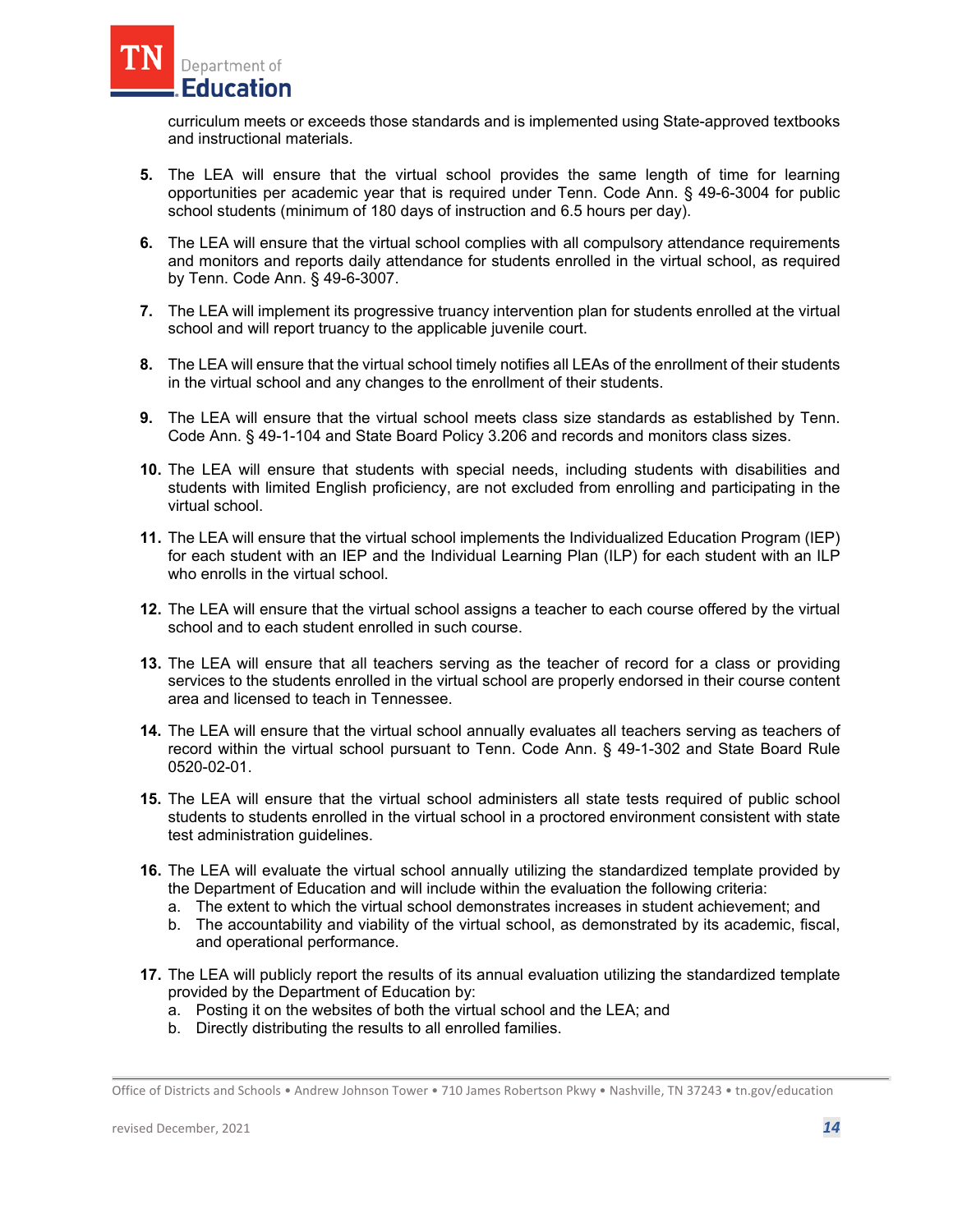

**18.** The LEA will, and will ensure that the virtual school will, maintain and provide to the Department of Education accurate records and information regarding the operation and compliance of the virtual school.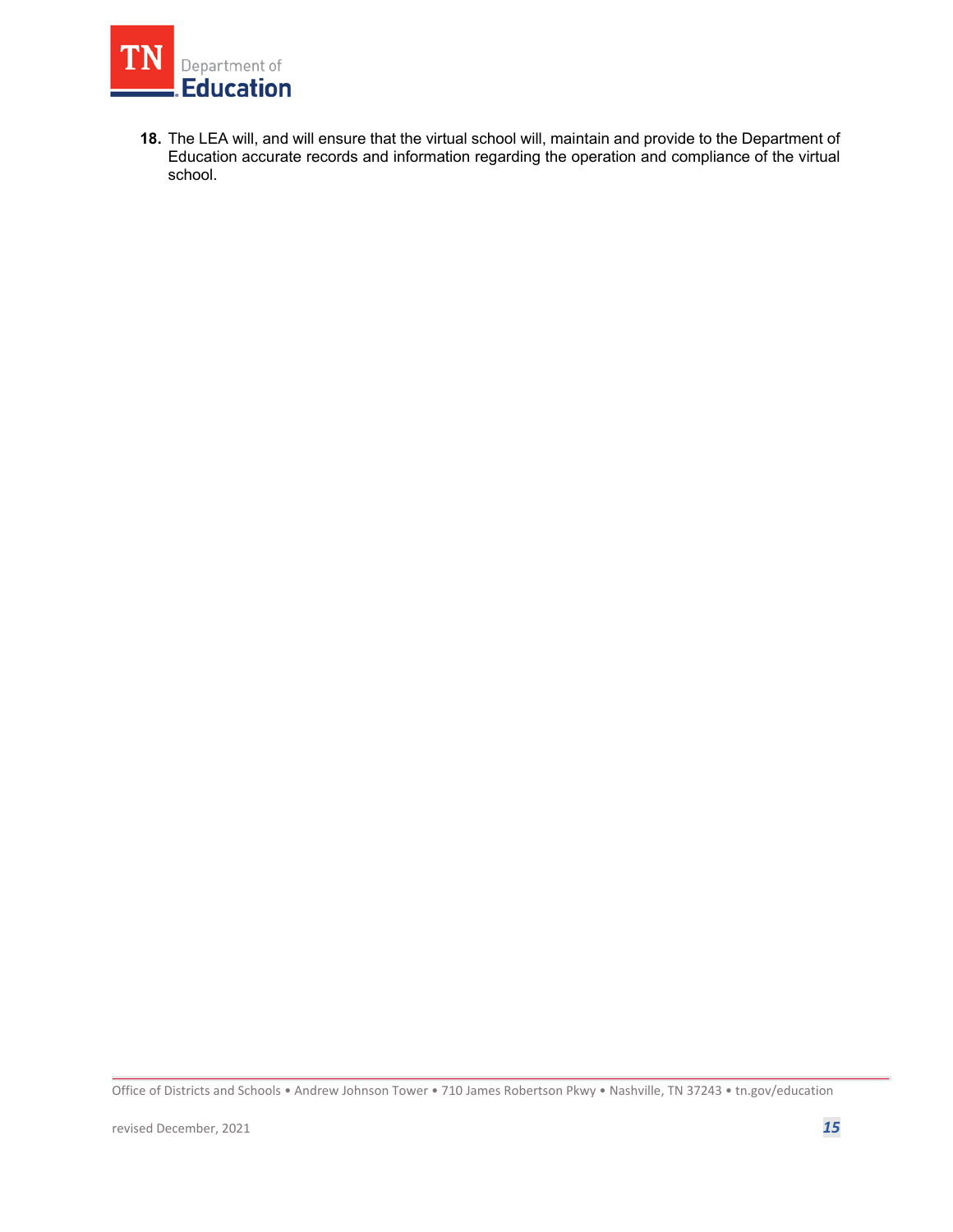<span id="page-15-0"></span>

## Addendum D: Career and Technical Education Classification Request

 Assurances specified below supplement and are incorporated into the Assurances set forth on page 2 of this form. Questions related to a career and technical education (CTE) school may be directed to All documentation identified below must be uploaded together with your request. In addition, the *CTE.Questions@tn.gov*.

#### **Documentation**

Please provide documentation of the following:

- 1. Proposed sequential curriculum, including the complete list of courses to be offered.
- 2. Identify each CTE program of study that will be offered by the CTE school. For each identified program of study, interpret and summarize the need for this offering in your community. Attach labor market data and aligned postsecondary programs to support this need. If applicable, identify the early postsecondary courses included in each program of study.
- 3. Student eligibility requirements and selection process.
- 4. District's plan to evaluate the CTE school.
- 5. District's plan to follow all federal and state laws, rules and regulations relative to administration of special education and ELL services, including the district's plan to identify, provide and monitor special education/ related services to eligible students enrolled in the CTE school.
- 6. District's plan to comply with class size maximums and averages.

#### **Additional Assurances**

- 1. The school been authorized by the local board of education.
- 2. The school provides access to a sequential curriculum that meets or exceeds the curriculum standards adopted by the Tennessee State Board of Education.
- 3. The LEA reviewed the CTE school curriculum and determined that the curriculum meets or exceeds the curriculum standards adopted by the Tennessee State Board of Education.
- 4. The CTE school offers programs of study which are aligned with postsecondary offerings and current/projected regional labor market demands.
- 5. The LEA documented student selection and enrollment criteria.
- 6. The LEA evaluates the CTE school annually and include within the evaluation the following criteria:
	- a. The extent to which the school demonstrates increases in student achievement; and
	- b. The accountability and viability of the CTE school, as demonstrated by its academic, fiscal and operational performance.
	- c. The extent to which the CTE programs of study offered are aligned with current/projected regional labor market demands.
- 7. The LEA ensures that students with special needs, including students with disabilities and students with limited English proficiency, are not excluded from enrolling and participating in the CTE school.
- 8. The LEA ensures all teachers employed to provide services to the students enrolled in the CTE school are endorsed in their course content area and qualified to teach in Tennessee.
- 9. The LEA will meet class size standards as established by Tenn. Code Ann. § 49-1-104.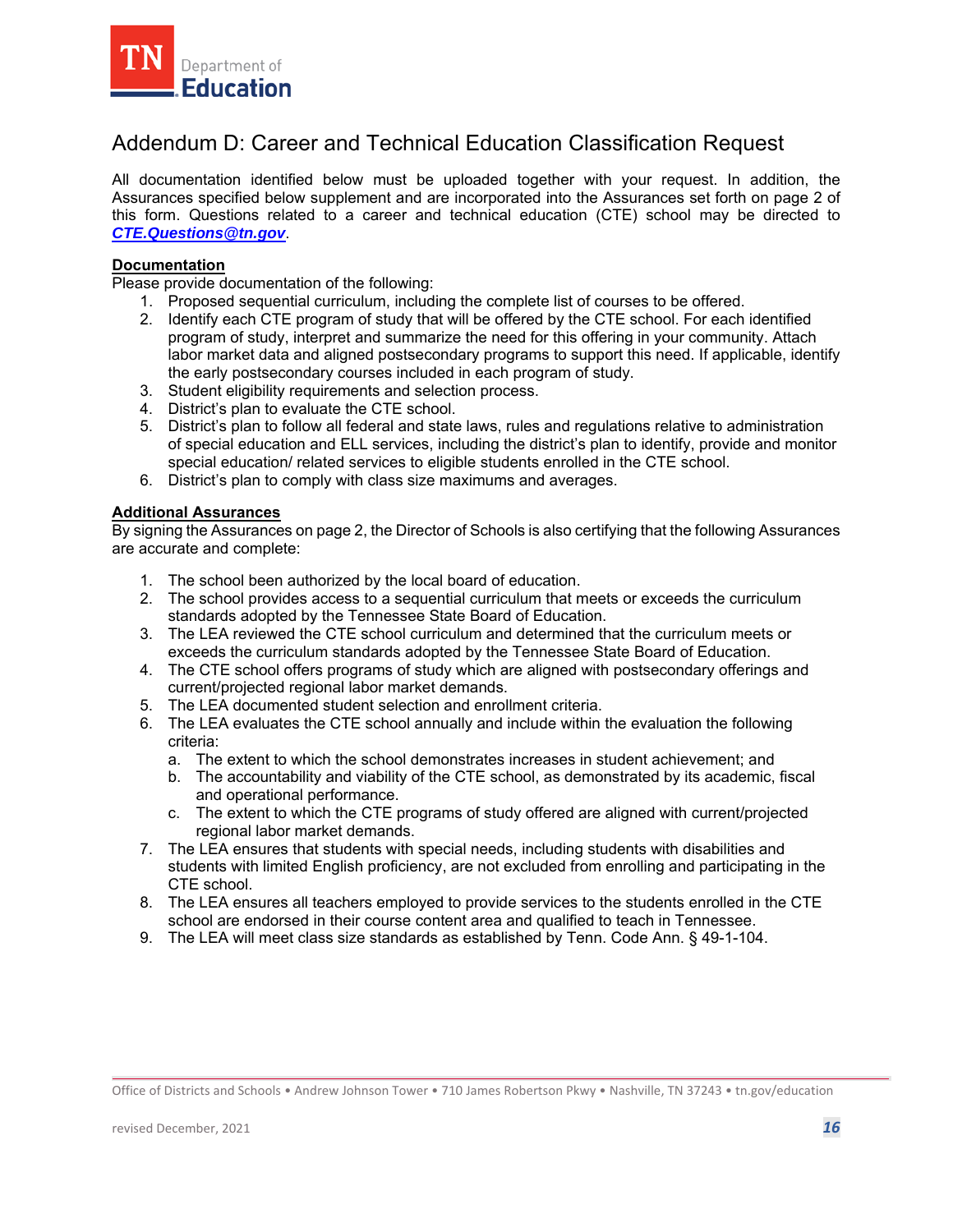<span id="page-16-0"></span>

## Addendum E: Early Postsecondary Classification Request

All documentation identified below must be uploaded together with your request. In addition, the Assurances specified below supplement and are incorporated into the Assurances set forth on page 2 of this form. Questions related to Early Postsecondary school (e.g., early college, middle college) may be directed to Early.Postsecondary@tn.gov.

#### **Documentation**

Please provide documentation of the following:

- 1. Proposed sequential curriculum, including the complete list of courses to be offered.
- 2. Documentation describing the nature of the partnership(s).
- 3. Documentation describing student costs, as well as all identified sources of financial assistance.
- 4. Documentation of the student eligibility requirements and selection process.
- 5. Documentation of the district's plan to evaluate the early postsecondary school.
- 6. Documentation of the district's plan to follow all federal and state laws, rules and regulations relative to administration of special education and ELL services, including the district's plan to identify, provide and monitor special education/ related services to eligible students enrolled in the early postsecondary school.
- 7. Documentation of the district's plan to comply with class size maximums.

#### **Additional Assurances**

- 1. The school been authorized by the local board of education.
- 2. The school will provide access to a sequential curriculum that meets or exceeds the curriculum standards adopted by the Tennessee State Board of Education.
- 3. The district reviewed the early postsecondary school curriculum and determined that the curriculum meets or exceeds the curriculum standards adopted by the Tennessee State Board of Education.
- 4. The early postsecondary school has a formal partnership with one or more postsecondary institutions.
- 5. The district identified the cost for students for each course/program offered, as well as sources of financial assistance to reduce and/or eliminate student costs.
- 6. The district documented student selection and enrollment criteria.
- 7. The LEA will evaluate the early postsecondary school annually and include within the evaluation the following criteria:
	- a. The extent to which the school demonstrates increases in student achievement; and
	- b. The accountability and viability of the early postsecondary school, as demonstrated by its academic, fiscal and operational performance.
- 8. The district will ensure that students with special needs, including students with disabilities and students with limited English proficiency, are not excluded from enrolling and participating in the early postsecondary school.
- 9. The district will ensure all teachers employed to provide services to the students enrolled in the early postsecondary school are endorsed in their course content area and qualified to teach in Tennessee.
	- Note; dual enrollment instructors who meet the requirements to teach postsecondary courses (as determined by the postsecondary institution) are not required to hold a valid Tennessee teaching license.
- 10. The district will meet class size standards as established by Tenn. Code Ann. § 49-1-104, for all high school courses.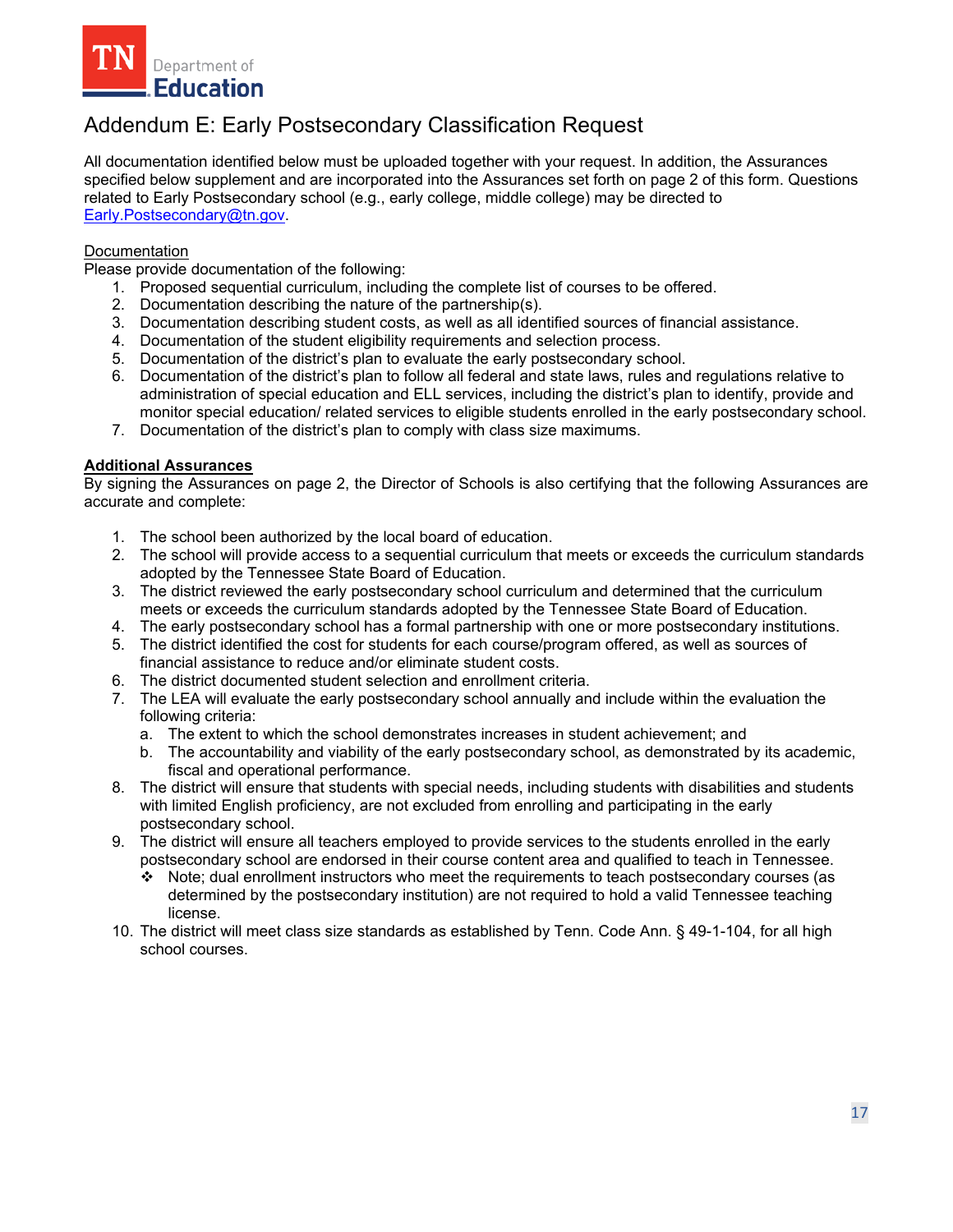

### **For Department Use Only:**

| Assign a new school number?                                           | Yes □ No |
|-----------------------------------------------------------------------|----------|
| If no, what current school number should be used<br>for this request? |          |
| Requested a review by Accountability?                                 | Yes □ No |
| <b>Accountability Recommendation:</b>                                 |          |
| <b>Additional Comments:</b>                                           |          |

| For Office of Early Learning (OEL) Use for Pre-K Only: |  |
|--------------------------------------------------------|--|
| Date Received at OEL:                                  |  |
| <b>OEL Executive Director's Signature:</b>             |  |
| <b>Print OEL Executive Director's Name:</b>            |  |
| Date:                                                  |  |
| <b>Program Number Assigned:</b>                        |  |

#### **Appropriate Tennessee Department of Education Division Recommendation/Notification**

(i.e., Adult, College, Career and Technical Education, Nontraditional, Regular):

| Division:                                           |  |
|-----------------------------------------------------|--|
| <b>School or Program Classification To Be Used:</b> |  |
| <b>Authorized Official's Signature:</b>             |  |
| <b>Print Authorized Official's Name:</b>            |  |
| Date:                                               |  |
| <b>Additional Comments:</b>                         |  |

## **FINAL Authorization Approval:**

| <b>School or Program Number Assigned</b> |  |
|------------------------------------------|--|
| (If Applicable):                         |  |